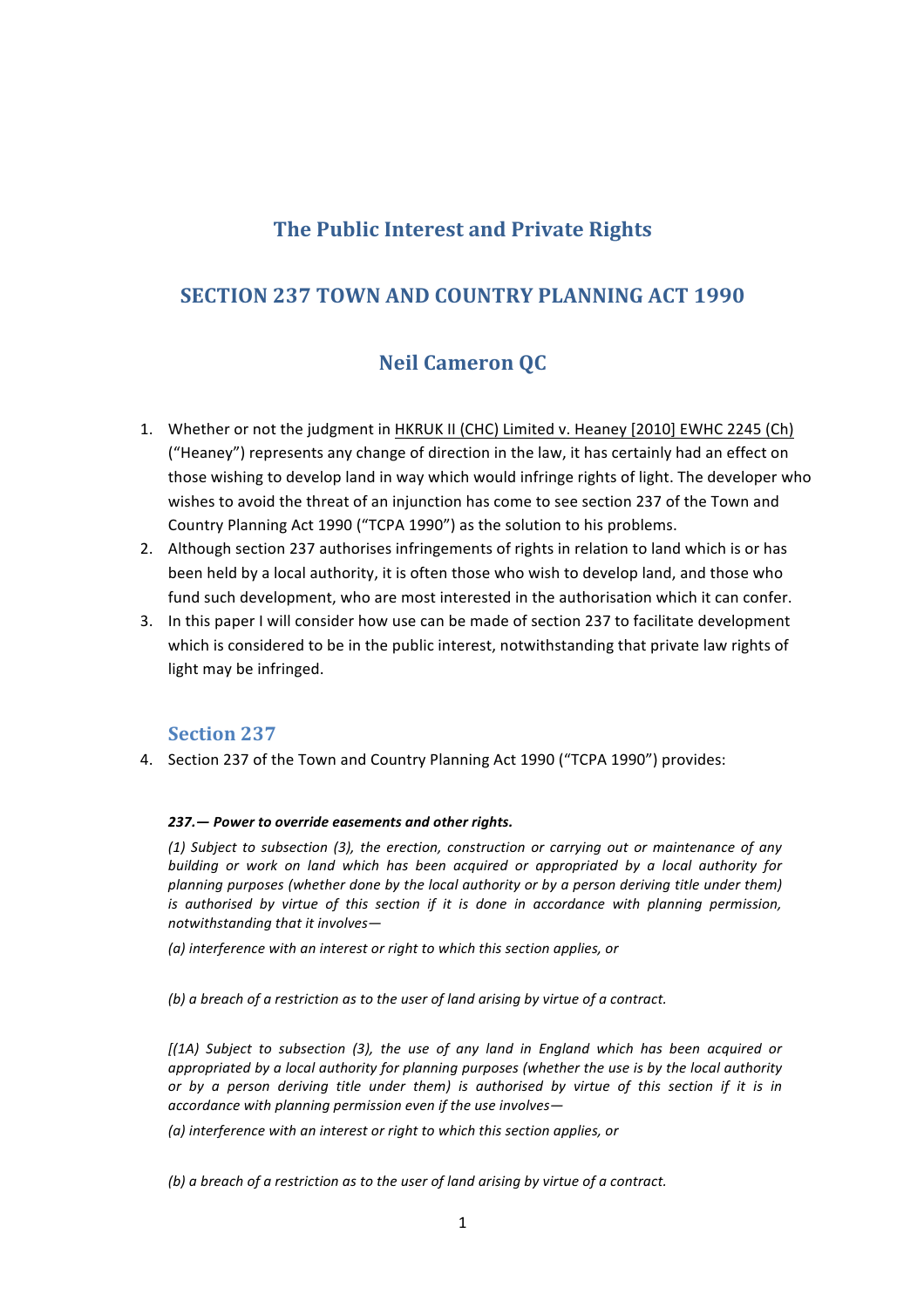(2) Subject to subsection (3), the interests and rights to which this section applies are any easement, liberty, privilege, right or advantage annexed to land and adversely affecting other *land, including any natural right to support.* 

(3) Nothing in this section shall authorise interference with any right of way or right of laying *down, erecting, continuing or maintaining apparatus on, under or over land which is*—

(a) a right vested in or belonging to statutory undertakers for the purpose of the carrying on of *their undertaking, or*

*(b)* a right conferred by or in accordance with the *[electronic communications code]* on the *operator of [an electronic communications code network]*.

*(4) In respect of any interference or breach in pursuance of subsection (1) [ or (1A)] , compensation—*

*(a) shall be payable under section 63 or 68 of the Lands Clauses Consolidation Act 1845 or under section 7 or 10 of the Compulsory Purchase Act 1965, and*

(b) shall be assessed in the same manner and subject to the same rules as in the case of other *compensation under those sections in respect of injurious affection where-*

*(i)* the compensation is to be estimated in connection with a purchase under those Acts, or

*(ii)* the injury arises from the execution of works on [, or use of,] land acquired under those *Acts.* 

*(5)* Where a person deriving title under the local authority by whom the land in question was *acquired or appropriated—*

(a) is liable to pay compensation by virtue of subsection (4), and

*(b) fails to discharge that liability,*

the liability shall be enforceable against the local authority.

*(6)* Nothing in subsection (5) shall be construed as affecting any agreement between the local *authority* and any other person for indemnifying the local authority against any liability under that subsection.

(7) Nothing in this section shall be construed as authorising any act or omission on the part of any *person which is actionable at the suit of any person on any grounds other than such an interference or breach as is mentioned in subsection (1)* [ or (1A)]

- 5. Section 237 authorises interference with rights or interests other than rights of light. For the purposes of this paper I shall concentrate on rights of light.
- 6. There is an exemption (under subsection (3)) for rights of statutory undertakers and electronic communications code system operators. Section 271 TCPA 1990 makes specific provision relating to interference with statutory undertaker's rights.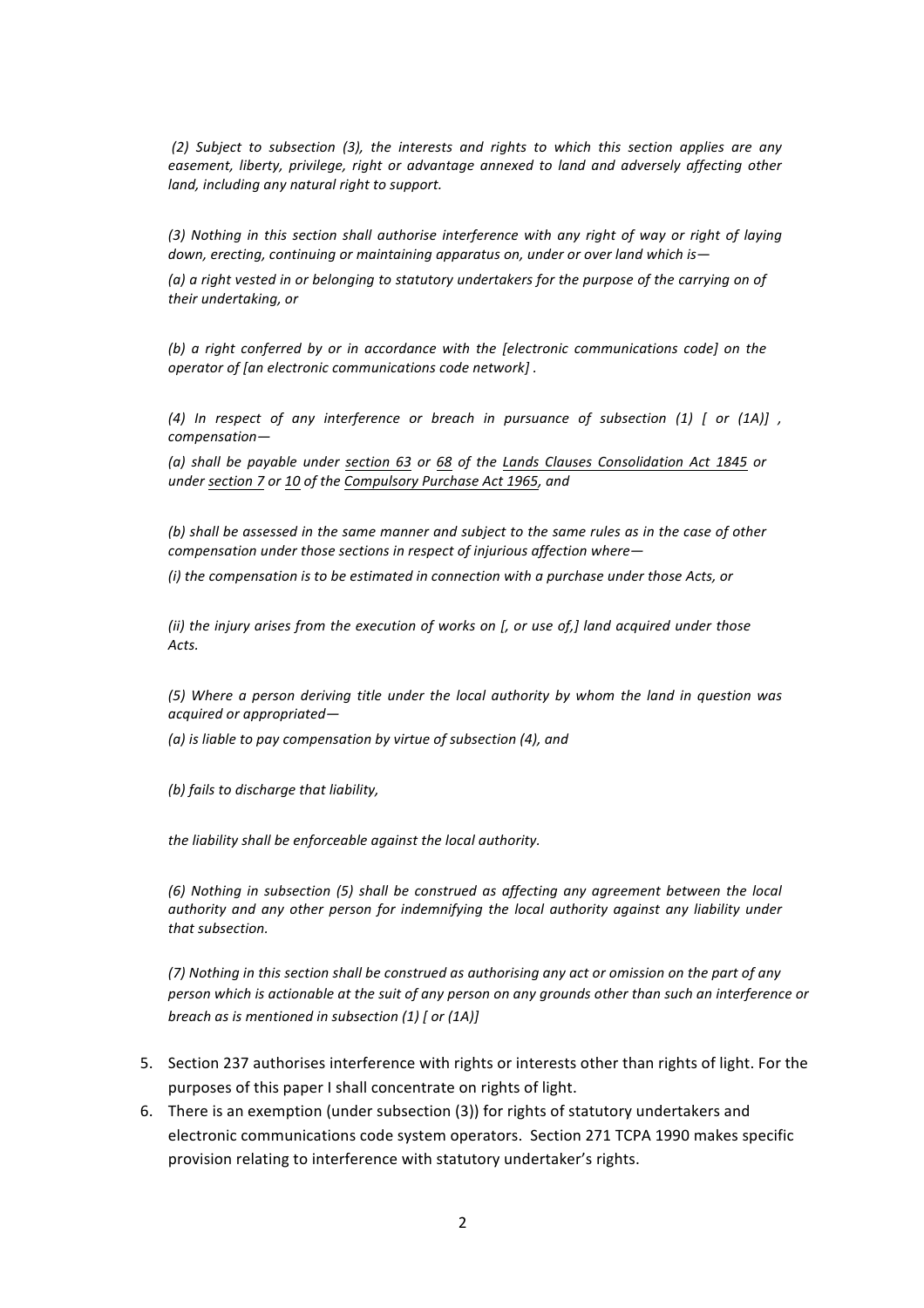7. The policy that underlies section 237, the statutory objective, was identified by Dyson J in R v. City of London Corporation and Royal Mutual Insurance Society ex parte Mystery of the Barbers $<sup>1</sup>$ </sup>

There is nothing surprising about the wider interpretation. The statutory objective which underlies section 237 of the 1990 Act is that, provided that work is done in accordance with planning permission, and subject to payment of compensation, a local authority should be permitted to develop *its land in the manner in which it, acting bona fide, considers will best serve the public interest. To that end, it is recognised that a local authority should be permitted to interfere with third party rights.* A balance has to be struck between giving local authorities freedom to develop land held for planning purposes, and the need to protect the interests of third parties whose rights are interfered with by *local authority development.* Section 237(1) is the result of the balancing exercise. Parliament has *decided to give local authorities the right to develop their land and to interfere with third party rights,* but on the basis that work is done in accordance with planning permission (with the protection *inherent in the planning process), and that third parties affected are entitled to compensation under section 237(4).*

## **How is section 237 engaged?**

- 8. The essential requirements to be satisfied in order for reliance to be placed on section 237 are:
	- a. The erection, construction or carrying out of maintenance of any building or work is carried out on land<sup>2</sup>.
	- b. Such land has been acquired or appropriated by a local authority for planning purposes
	- c. The development is carried out in accordance with a planning permission.
- 9. It is relatively simple to ascertain whether requirements (a) and (c) have been satisfied.
- 10. In order to satisfy requirement (b) the land has to be acquired or appropriated for planning purposes by a local authority.
- 11. The term "planning purposes" is defined in section 246(1) TCPA which provides:

### *(1) In this Part—*

(a) any reference to the acquisition of land for planning purposes is a reference to the *acquisition of it under section 226 or 227 of this Act or section 52 of the Planning (Listed Buildings and Conservation Areas)* Act 1990 (or, as the case may be, under section 112 or 119 of the 1971 Act or section 68 or 71 of the 1962 Act); and

*(b)* any reference to the appropriation of land for planning purposes is a reference to the *appropriation* of it for purposes for which land can be (or, as the case may be, could have *been)* acquired under those sections.

12. Section 226(1) and (1A) TCPA 1990 provide powers to acquire land compulsorily:

<sup>&</sup>lt;u> 1989 - Johann Stein, fransk politik (d. 1989)</u>

<sup>&</sup>lt;sup>1</sup> (1997) 73 P & CR 59 at page 64<br><sup>2</sup> Section 237 can also apply to the use of land – see section 237(1A)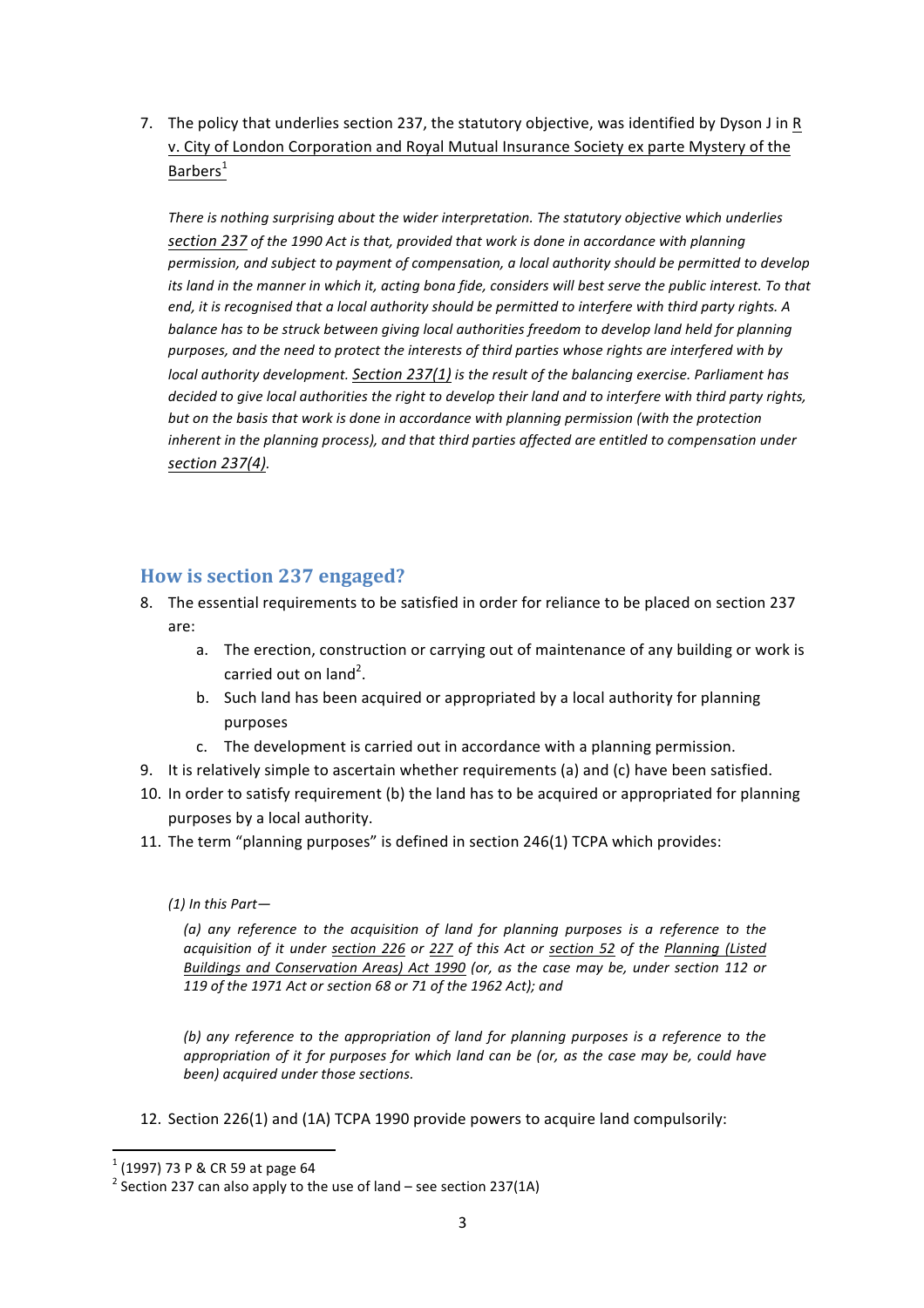#### 226. - Compulsory acquisition of land for development and other planning purposes.

(1) A local authority to whom this section applies shall, on being authorised to do so by the *Secretary of State, have power to acquire compulsorily any land in their area* [...]-

[(a) if the authority think that the acquisition will facilitate the carrying out of development, re-development or improvement on or in relation to the land; or

*(b)* [which *]* is required for a purpose which it is necessary to achieve in the interests of *the proper planning of an area in which the land is situated.* 

*[(1A)* But a local authority must not exercise the power under paragraph (a) of subsection (1) unless they think that the development, re-development or improvement is likely to *contribute to the achievement of any one or more of the following objects–* 

(a) the promotion or improvement of the economic well-being of their area;

(b) the promotion or improvement of the social well-being of their area;

*(c)* the promotion or improvement of the environmental well-being of their greg.

#### 13. Section 227 TCPA 1990 provides for acquisition by agreement.

#### 227. – Acquisition of land by agreement.

(1) The council of any county, [ county borough,] district or London borough may acquire by agreement any land which they require for any purpose for which a local authority may be *authorised to acquire land under section 226.*

(2) The provisions of Part 1 of the Compulsory Purchase Act 1965 (so far as applicable), other *than sections* 4 to 8, section 10 and section 31, shall apply in relation to the acquisition of *land under this section.* 

- 14. The procedures to be followed by a local authority when acquiring land whether by compulsion or by agreement are well understood and I do not consider them in this paper. As powers of appropriation are less familiar I will refer to them.
- 15. Section 122 of the Local Government Act 1972 ("LGA 1972) gives principal councils the power to appropriate land:

#### 122. — Appropriation of land by principal councils.

*(1) Subject to the following provisions of this section, a principal council may appropriate for*  any purpose for which the council are authorised by this or any other enactment to acquire *land by agreement any land which belongs to the council and is no longer required for the* purpose for which it is held immediately before the appropriation; but the appropriation of *land by a council by virtue of this subsection shall be subject to the rights of other persons in, over or in respect of the land concerned.* 

- 16. Restrictions are imposed upon the appropriation of land forming parts of a common, open space etc..
- 17. The meaning of the words "no longer required for the purpose for which it was held immediately before the appropriation" (as they appeared in the predecessor to section 122)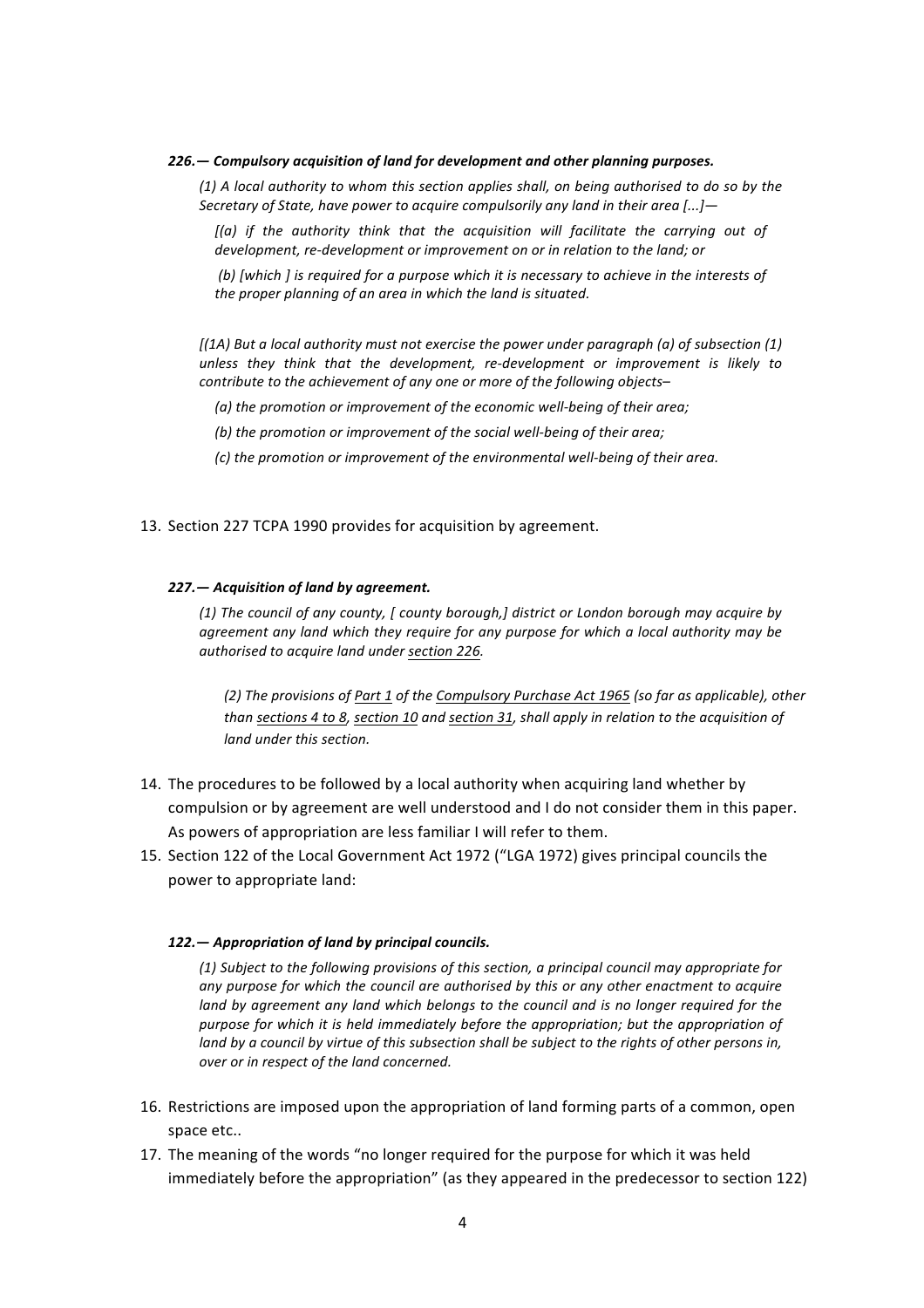were considered by Russell LJ in Dowty Boulton Paul v. Wolverhampton Corporation [1976] 1 Ch 13 who stated at page 26:

"I would construe "not required" in the section as meaning "not needed in the public interest *of the locality"* for the original purpose: and it appears that Maugham J. so construed them. *Now that question, it is plain to me, involves matters both of degree and of comparative* needs, as to which there can be no question but that the local authority is better qualified than the court to judge, assuming it to acting bona fide and not upon a view that no *reasonable local authority could possibly take."*

18. In R v. Leeds City Council ex parte Leeds Industrial Co-operative Society Limited (1997) 73 P & CR 70 McCullough J considered the approach to be taken by a local authority when considering whether to appropriate land in order to engage section 237. At page 77 he stated:

> "I do not find the concept of "appropriation" easy to grasp, since land which is "appropriated" is already in the council's ownership. More must surely be involved than a *mere decision that land held for one purpose will henceforth be held for another. Otherwise, for example, if an authority decided to build houses on a small part of land it was holding for* future light industrial development, the change of purpose would involve, indeed require, an "appropriation", and, as a consequence of section 237, could materially effect the rights of any interested third parties. It seems to me that, at least in a case where third parties are *known* to have rights, an authority cannot properly embark on such a course unless it has good reason to believe that interference with such rights is necessary. I regard it as significant *that a single provision in the 1990 Act, section 226, empowers an authority both to acquire land compulsorily and to "appropriate" its own land. I see "appropriation", therefore, as the* equivalent of compulsory purchase of a council's own land, and the same degree of *"requirement" or "necessity" should apply in each case."*

- 19. McCullough J suggested that appropriation is the equivalent of compulsory purchase. If the same degree of "requirement" or "necessity" is to apply, the approach taken when confirming compulsory purchase orders will have to be considered.
- 20. The Human Rights Act 1998 has been enacted since McCullough J's decision in the Leeds case. In R (Derwent) v. Trafford  $BC^3$  the deputy judge described it as "probably unarguable" that use of section 237 constitutes a breach of human rights. Article 1 Protocol 1 rights will be engaged, and if interference with rights of light affects a person's home, Article 8 rights may also be engaged.
- 21. When determining whether to appropriate land for a planning purpose in order to engage the provisions of section 237 a local authority will have to consider all the relevant factors and in particular:
	- a. Whether the land is no longer required for the purpose for which it is held, by asking the question, is it needed in the public interest of the locality.
	- b. Whether the land should be appropriated for planning purposes. In answering that question the local authority will have to consider:

 

 $3$  [2009] EWHC 1337 (Admin) at paragraph 52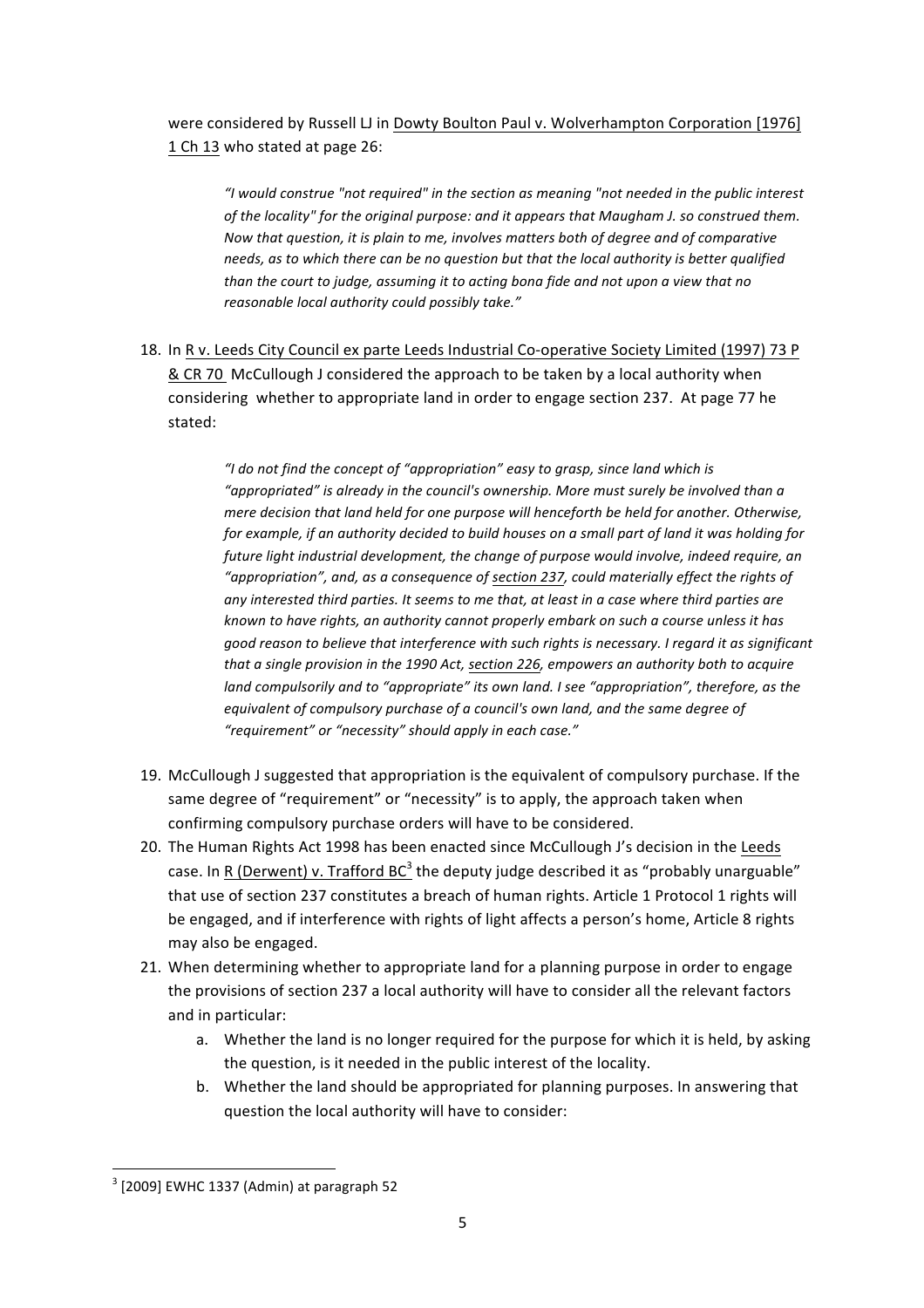- i. Whether appropriation will facilitate the carrying out of development, redevelopment or improvement on or in relation to the land.
- ii. Whether the local authority think that the development redevelopment or improvement will contribute to the achievement of one or more of the following objects:
	- 1. The promotion or improvement of the economic well-being of their area;
	- 2. The promotion or improvement of the social well-being of their area;
	- 3. The promotion or improvement of the environmental well-being of their area
- c. Whether rights, capable of being overridden by section 237 TCPA 1990, exist.
- d. Whether interference with such rights as exist is necessary. Consideration of that issue would include whether agreement could be reached for the release of rights of light, and whether extinguishment of those rights is necessary in order to allow the development to proceed.
- e. Whether it is in the public interest that the development proposed in the planning made or granted should be carried out.
- f. Whether section 237 TCPA 1990 should be applied in relation to the rights of light and any other easements which would be overridden, and whether any interference with those rights would be proportionate. Any interference with Convention rights should be considered. Article 1 Protocol 1 rights would have to be considered. In addition if the rights of light are enjoyed by residential premises, Article 8 rights are likely to be engaged.
- 22. In order to given consideration to the question of whether agreement could be reached for the release of rights of light, and whether extinguishment of those rights is necessary in order to allow the development to proceed it would be advisable to establish whether those entitled to the benefit of the rights of light are prepared to relinquish those rights. I suggest that the approach to be taken is similar to that followed when considering whether to promote and to confirm a compulsory purchase order. Paragraph 24 of the Memorandum to Circular 06/04 advises:

Before embarking on compulsory purchase and throughout the preparation and procedural stages, acquiring authorities should seek to acquire land by negotiation wherever practicable. The compulsory *purchase* of land is intended as a last resort in the event that attempts to acquire by agreement fail. Acquiring authorities should nevertheless consider at what point the land they are seeking to acquire will be needed and, as a contingency measure, should plan a compulsory purchase timetable at the same time as conducting negotiations. Given the amount of time which needs to be allowed to *complete the compulsory purchase process, it may often be sensible for the acquiring authority to initiate the formal procedures in parallel with such negotiations. This will also help to make the* seriousness of the authority's intentions clear from the outset, which in turn might encourage those whose land is affected to enter more readily into meaningful negotiations.

23. In the case of rights of light, before considering appropriation a local authority should identify all those with rights which would be infringed if the development contemplated was carried out, and seek to secure release of those rights by negotiation.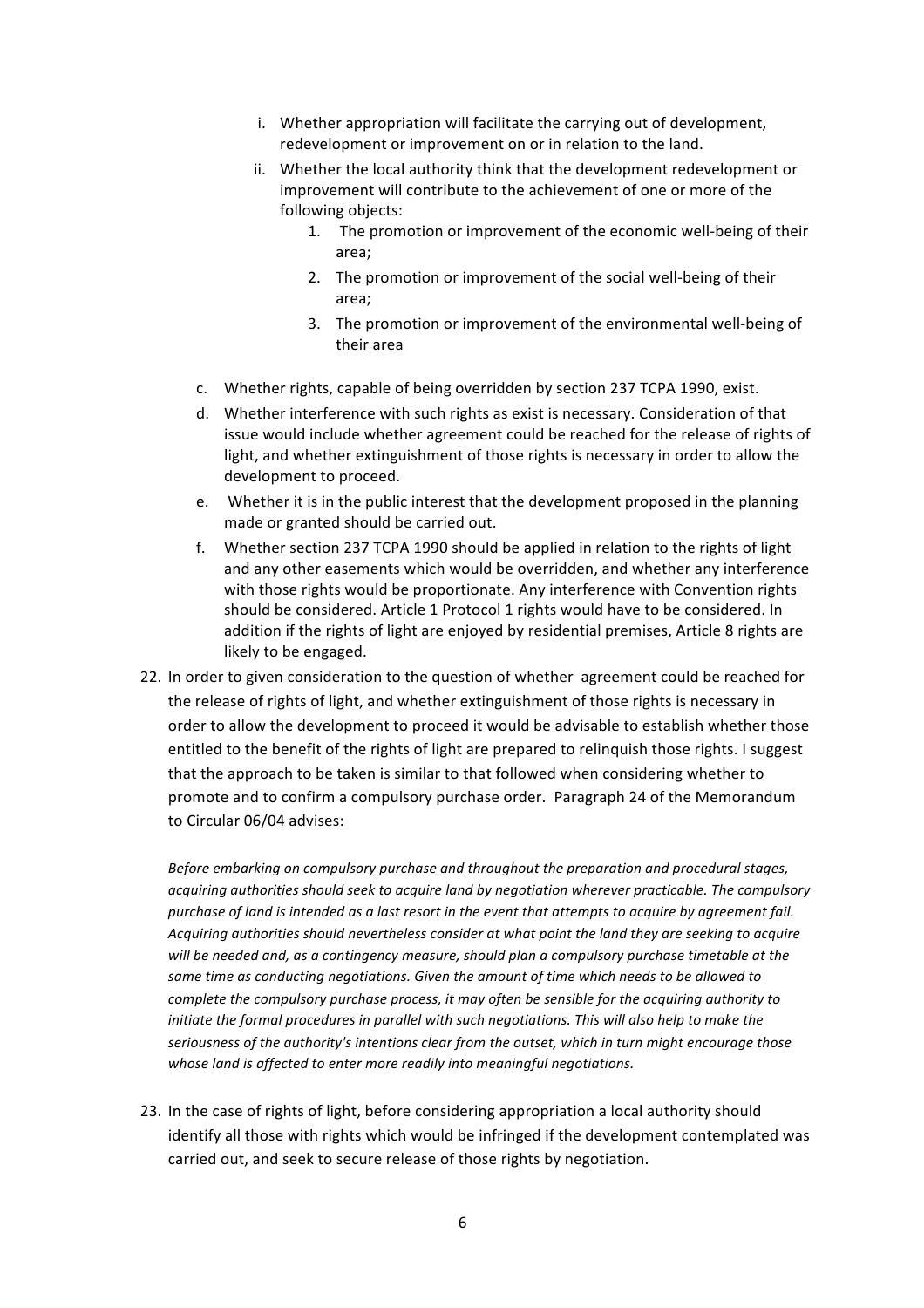## **Compensation**

24. Section 237(4) provides:

*(4) In respect of any interference or breach in pursuance of subsection (1) [ or (1A)] , compensation—*

*(a) shall be payable under section 63 or 68 of the Lands Clauses Consolidation Act 1845 or under section 7 or 10 of the Compulsory Purchase Act 1965, and* 

(b) shall be assessed in the same manner and subject to the same rules as in the case of other *compensation under those sections in respect of injurious affection where-(i)* the compensation is to be estimated in connection with a purchase under those Acts, or

*(ii)* the injury arises from the execution of works on [, or use of,] land acquired under those *Acts.* 

- 25. The obligation to pay compensation lies with a person who has derived title from a local authority who acquired or appropriated the land. However if that person fails to discharge that liability the liability becomes enforceable against the local authority (section 237(5)). As a result any local authority which is prepared to acquire or appropriate land to engage section 237 to facilitate the carrying out of development should be careful to ensure that it does not result in the authority incurring liability to pay compensation for any infringement with rights of light.
- 26. In most cases those entitled to compensation would be entitled to compensation under section 10 of the Compulsory Purchase Act 1965.
- 27. Under section 10 compensation is available "... in respect of any land, or any interest in land, which has been ...... injuriously affected by the execution of the works.....".
- 28. In rights of light cases the injurious affection arises as a result of execution of the works, not use.
- 29. The normal measure of compensation is the diminution in the value of the land held by the person entitled to the right which is interfered with.
- 30. Compensation based on diminution value is likely to be significantly lower than damages in lieu of an injunction.
- 31. In Ward v. Wychavon DC [1986] 2 EGLR 205 the Lands Tribunal considered a claim for compensation under the provisions of section 127 of the Town and Country Planning Act 1971 (the predecessor to section 237 TCPA 1990). The right interfered with was a right of way along a farm track. The local authority provided an alternative right of way. The Lands Tribunal held that the value of the Claimant's interests in land had not been lowered by the new arrangements and as a result the claim for compensation failed.
- 32. In a rights of light case it is possible that betterment attributable to the new development could outweigh any diminution in value attributable to the interference with the right of light.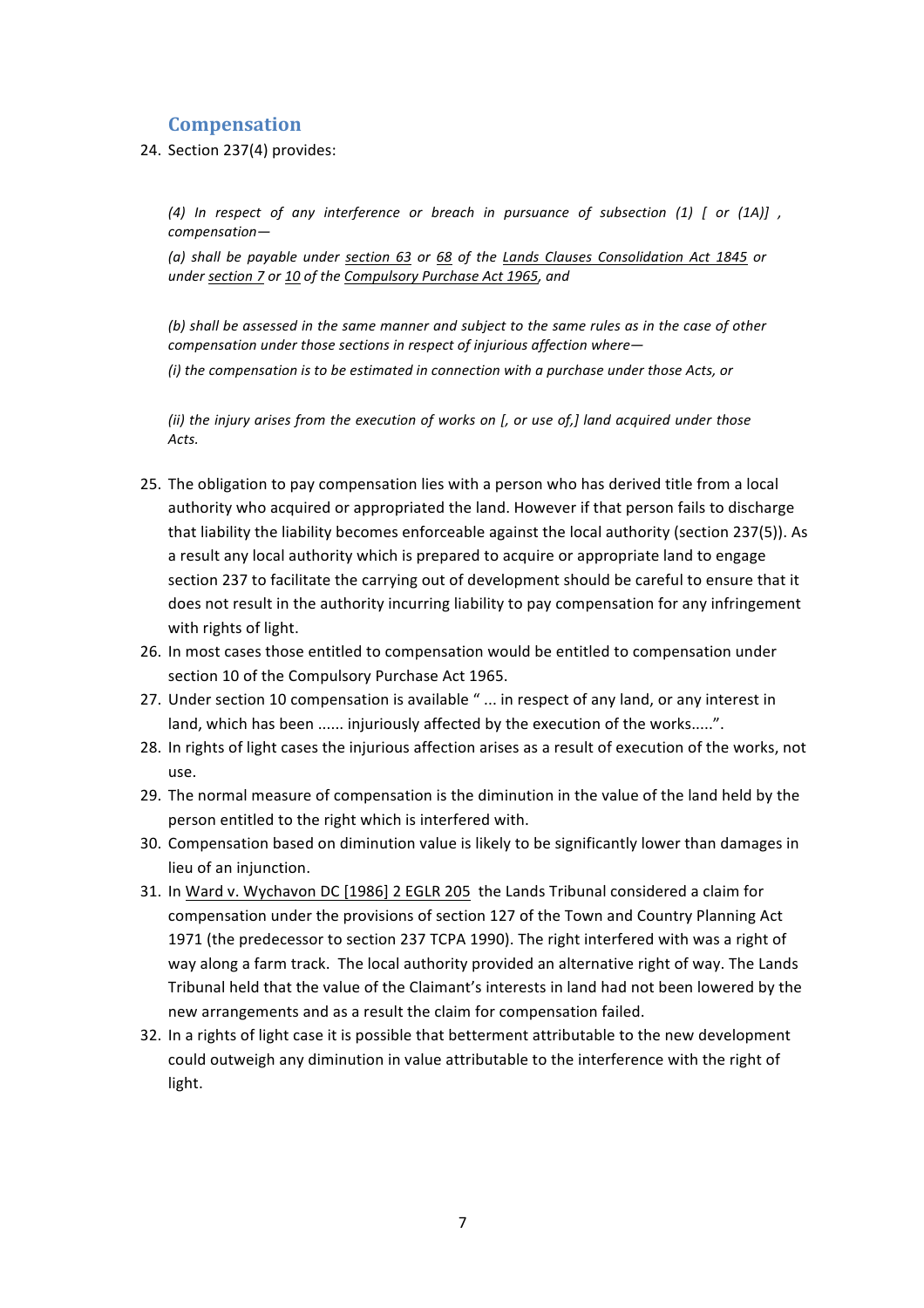## **Issues**

33. I have sought to consider a number of issues which might arise when considering the use of section 237 to authorise infringement of rights.

### **Challenge to a decision to acquire or appropriate**

- 34. The decision to appropriate land for planning purposes is susceptible to judicial review, as is a decision to acquire land by agreement.
- 35. Such a decision can be challenged on normal public law principles.
- 36. If land is acquired compulsorily the order will be subject to objection and an inquiry will be held if statutory objections are maintained.
- 37. It will be necessary to consider whether a particular restriction to the local authority's power to appropriate land applies. For example, section 19(2) of the Housing Act 1985 provides that where a local authority have acquired or appropriated land for housing purposes they shall not, without the consent of the Secretary of State, appropriate any part of the land consisting of a house or any part of a house for any other purpose.
- 38. As there is no equivalent to an inquiry to consider objections to a compulsory purchase order a court is likely to subject any decision to appropriate land to particular scrutiny.

## Does the planning purpose now contemplated fall within the ambit of the purpose for which the land was acquired or appropriated

- 39. It will be necessary to consider whether the scheme to be developed pursuant to a planning permission can be said to fall within the planning purpose for which the land was acquired or appropriated by the local authority.
- 40. In Barbers case Dyson J rejected the argument that the effect of section 237 is restricted to the purpose that the land is put to when first acquired or appropriated<sup>4</sup>:

It is difficult to see what rational basis there could be for restricting the operation of section 237(1) to the first development after acquisition or appropriation. Buildings become obsolete. Sites have to be redeveloped from time to time. The need for a local authority to be able to override third party rights is no less when it is carrying out a subsequent redevelopment than it is when it is executing an *initial development.*

As Mr Sullivan and Mr Spence point out, it should not be overlooked that section 237(1) also applies where land has been appropriated by a local authority. Suppose that Shelley House had been acquired by the first respondents for educational purposes, and 30 years later they decided that they wanted to redevelop the site as an office block for purposes of commercial letting. They would appropriate the *land for planning purposes, and there could be no doubt that in those circumstances, subject to the* requirements as to planning permission and compensation, they could interfere with the rights *enjoyed* over the land by third parties. It is difficult to see why Parliament should have intended that the first respondents could \*65 override those rights in that situation, but not do so on the facts of *this case, where the Site was acquired by the first respondents for the purposes of constructing Shelley House in the first place.*

  $4$  (1997) 73 P & CR 59 at pages 64-65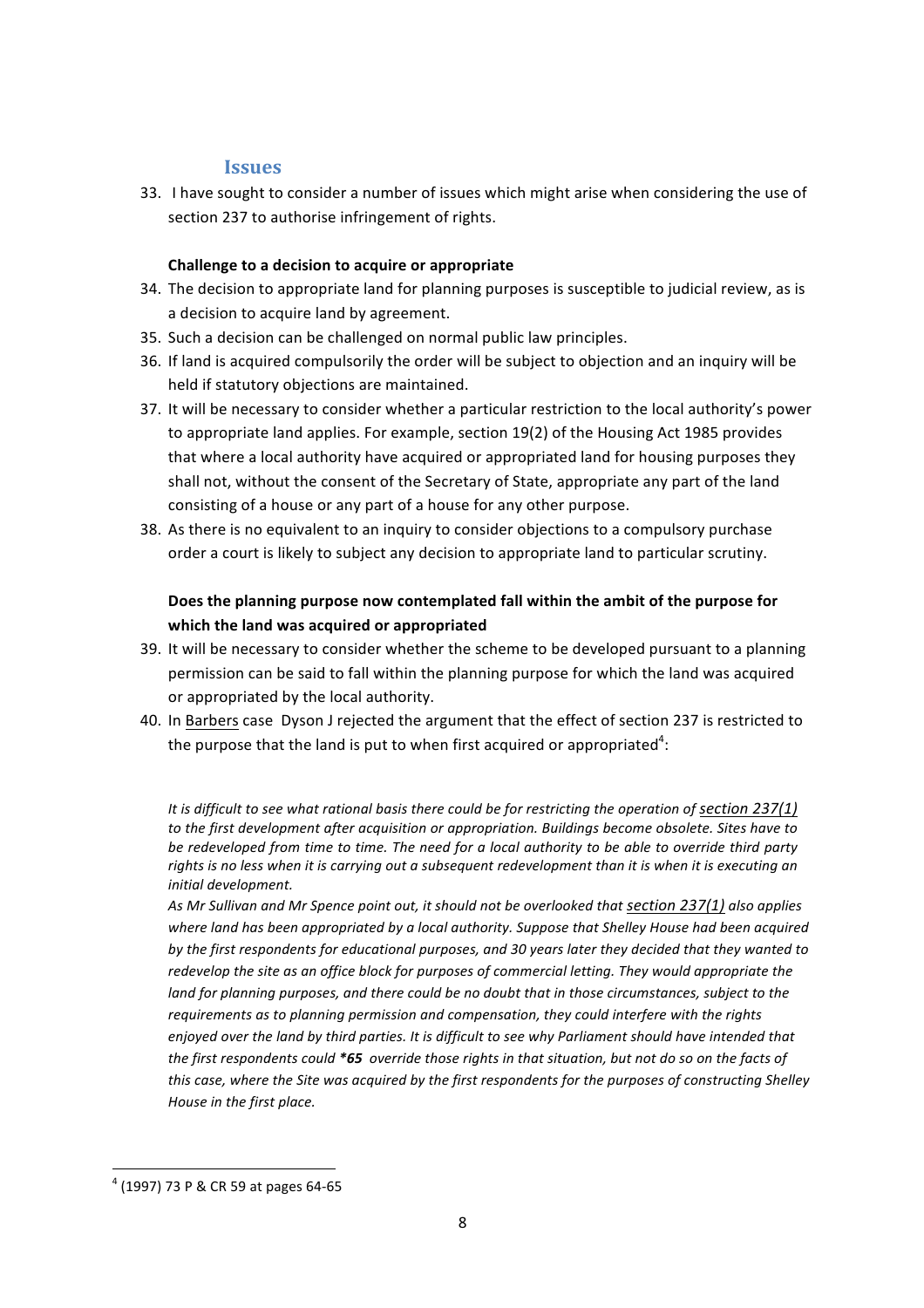41. The issue was considered further in Midtown Property Company Limited v. City of London Real Property Company Limited [2005] EWHC 33 (Ch) . The Defendant sought to erect a building which would interfere with the claimant's rights, and to rely on the fact that the land had been acquired by the local authority in 1956 to deal with extensive war damage, secure improvement s in the road pattern. Peter Smith J held (at paragraph 47):

> *47. In my view, if a Local Authority or a successor of a Local Authority wishes to rely upon the* power to override under section 237, where the land has been appropriated for a planning purpose, the proposed development, which it seeks to impose on adjoining owners must be *related to the planning purposes for which the land was acquired or appropriated. In other* words. I garee with Dyson J's provisional view. That would apply to the situation whether or not the Local Authority was the owner at the time, or whether a successor was the owner. I *accept* of course that in the case of a Local Authority it would be able under the statutory *provisions set out above to re-appropriate the land for an appropriate purpose to facilitate the development (subject to complying with the statutory requirements) and of course paying the compensation. Whilst I accept Dyson J's analysis that the breadth of the section clearly intended a Local Authority (and its successor)* to be able to redevelop or continue to redevelop a site appropriated for planning purposes from time to time, I cannot believe (or accept) that that width extends to a development taking place unconnected with the original *appropriation purposes by a developer who is merely a successor in title to the original Local* Authority. For that submission to be correct, for example, it would mean many hundreds of *years* in the future a developer could override rights which came into existence long after the *original appropriation and long after the purpose of the original appropriation had been* disposed of. I do not see that the appropriation can in effect lie in the ground to be available to spring forth fully armed to enable a future developer to pick it up when its development *has no causal connection or relevance to the appropriation.*

- 42. In cases where there is doubt as to whether the development now contemplated can be said to be for the planning purposes for which a local authority originally acquired or appropriated the land, the following steps should be considered:
	- a. If the land is held by the local authority they should be asked to consider appropriating the land to the specific planning purpose now contemplated.
	- b. If the land is no longer held by the local authority the position is more complex. Consideration might be given to disposing of the land to the local authority and reacquiring it.

### **Acquisition by a Local Authority and disposal to developer**

- 43. It is open to a local authority to acquire the land for planning purposes and to then dispose of it to a developer.
- 44. The disposal to the developer can be made pursuant to section 233 TCPA 1990. Consent of the Secretary of State will be required where the disposal is to be for a consideration less than the best that can reasonably be obtained and is not for a short lease (section 233(3)).
- 45. If the existence of rights of light is likely to frustrate beneficial development a local authority may be prepared to acquire the land from the developer and then sell it back to the developer.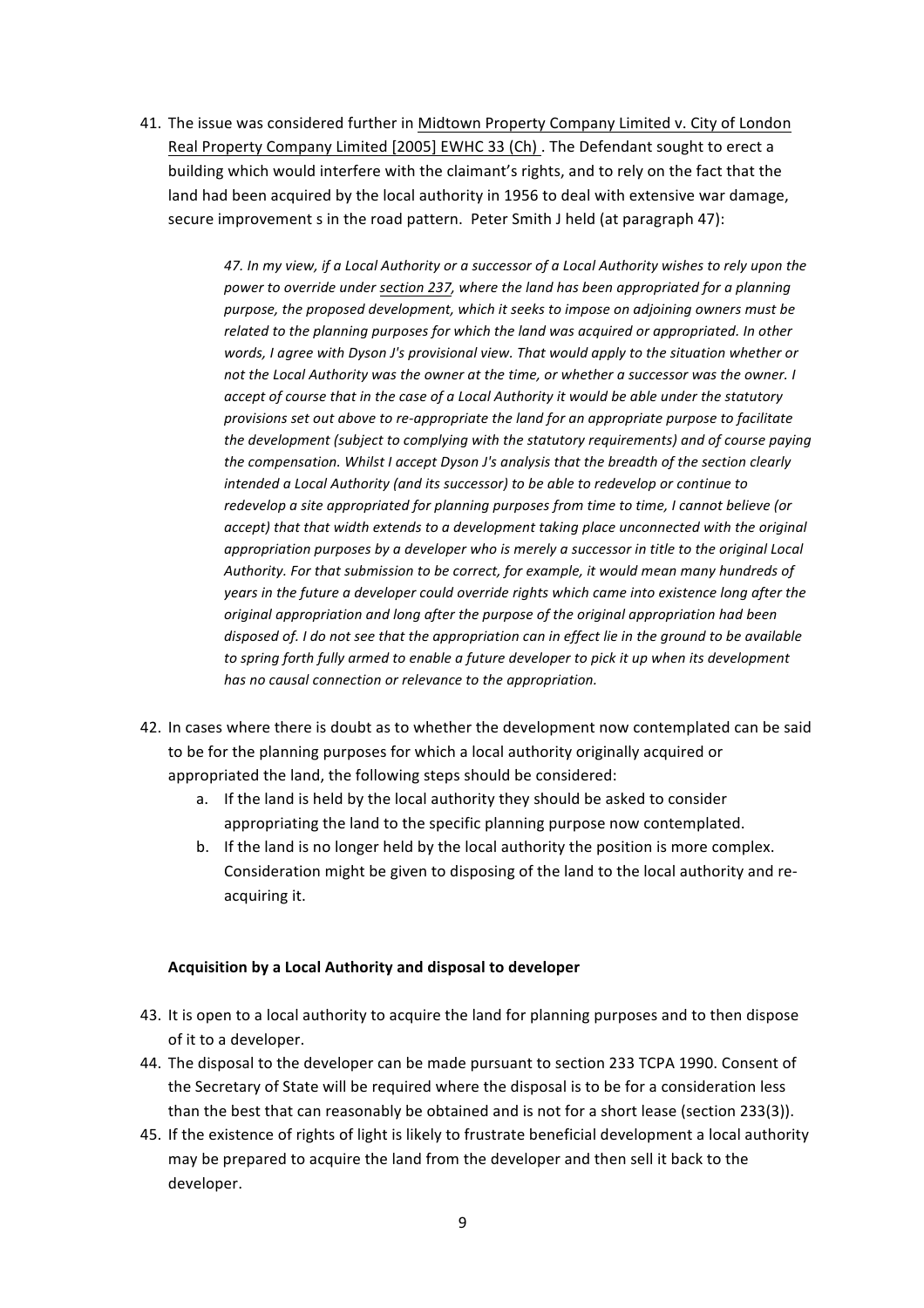- 46. Such a transaction is likely to be subject to particularly careful scrutiny. As noted by McCullough J in the Leeds case the effect of relying on section 237 is akin to compulsory purchase of rights.
- 47. A local authority considering such a transaction would have consider all the relevant factors including those set out at paragraph [21] above. Subject to such careful consideration I do not consider that such a transaction could be said to be inconsistent with the statutory scheme. The purpose of section 237 is allow development to be carried out in the public interest. If a local authority concludes that it is necessary to engage section 237 to facilitate the carrying out of beneficial development there would be no conflict with the statutory objective as identified by Dyson J in the Barbers case. In R (Derwent) v. Trafford BC $^5$  the court considered a challenge to a grant of planning permission in a case where it was too late to challenge a transaction whereby the LPA acquired land and re-conveyed to the developer so as to engage section 237; the judge's observations do not suggest that such a transaction was unlawful.

## **Compensation**

- 48. The compensation payable pursuant to section 237 is considered above.
- 49. I have identified the advice given (in Circular 06/04) to an authority promoting a compulsory purchase order, namely that they should seek to negotiate with landowners to acquire land and rights by agreement. When conducting such negotiations the basis for agreeing price is relatively clear. The price offered will reflect the amount that a claimant would receive under the statutory compensation code. The position when seeking to acquire rights of light is somewhat different. Damages payable in lieu of an injunction to restrain a breach of rights of light may be calculated on some basis other than diminution in value (e.g. Wrotham Park damages).
- 50. In a compulsory purchase case a local authority is likely to be held to have made reasonable attempt to secure land or rights by negotiation if it offers to pay a sum equivalent to compensation under the statutory code, and the claimant seeks compensation on some other basis. However in the case of rights of light, an authority or landowner may be prepared to pay compensation based on diminution in value of the claimant's land, whereas a claimant may seek a payment based upon the measure applicable when considering damages in lieu.
- 51. In those circumstances the local authority will have to consider whether it is necessary to appropriate or acquire the land. Consideration of that issue will depend upon the facts of the case. However, if a local authority seeks to appropriate land on the basis of a dispute relating solely to compensation, the authority will have to consider whether reliance on section 237 is necessary; any report to committee will have to be drafted with great care.
- 52. It is likely that a local authority will conclude that it is not necessary to appropriate or acquire the land if those entitled to the rights are prepared to relinquish them on payment of a sum equivalent to the sum payable if damages were awarded lieu of an injunction, whereas a local authority is likely to conclude that appropriation is necessary if owners of right are not prepared to relinquish them and indicate that they wish to seek an injunction.

 

 $5$  [2009] EWHC 1337 (Admin)